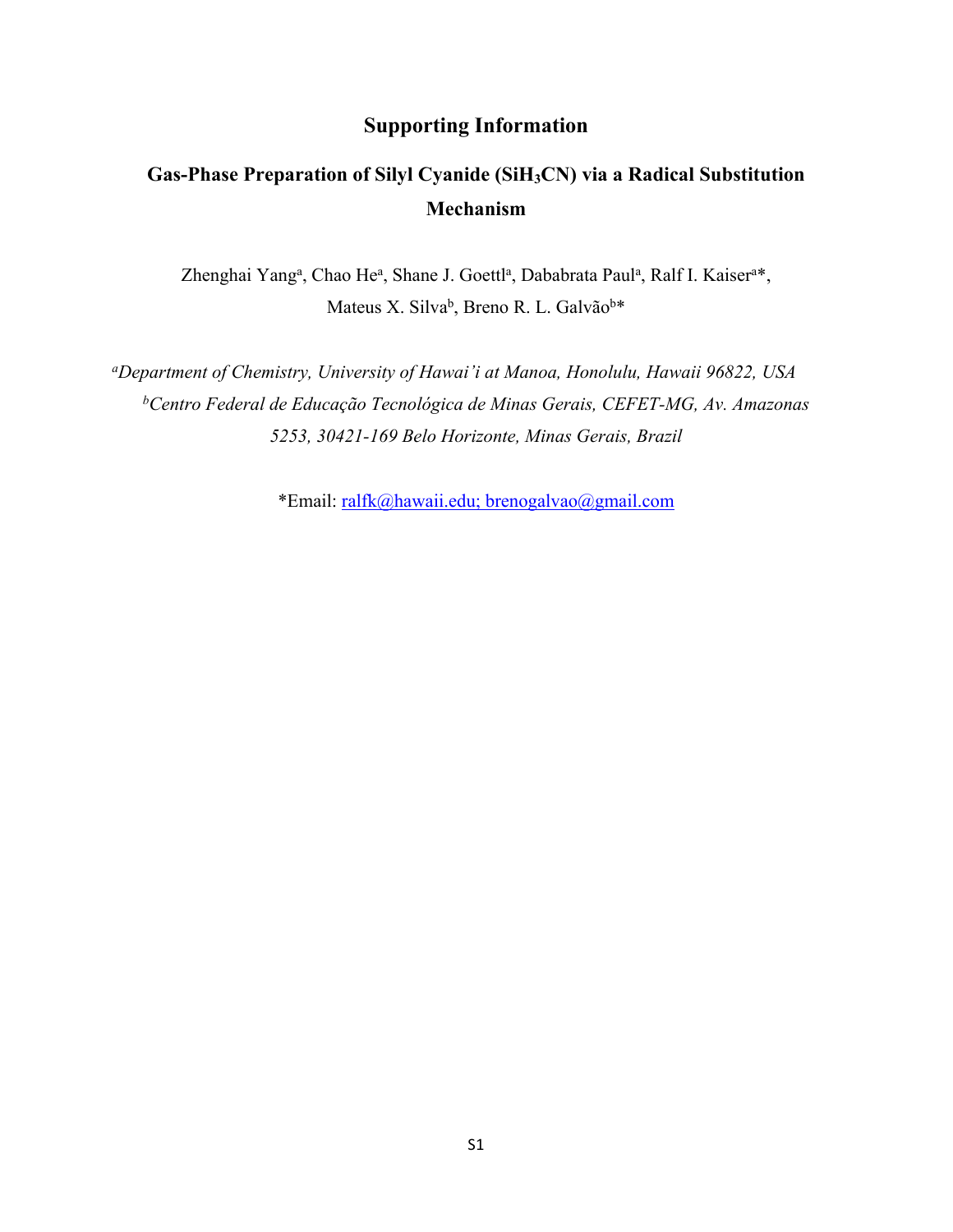| Beam             | $V_p(m s^{-1})$ |                | $E_c$ (kJ mol <sup>-1</sup> ) | $\Theta_{CM}$ (deg) |
|------------------|-----------------|----------------|-------------------------------|---------------------|
| <b>CN</b>        | $1350 \pm 24$   | $3.7 \pm 0.2$  |                               |                     |
| SiH <sub>4</sub> | $827 \pm 20$    | $10.1 \pm 0.2$ | $18.2 \pm 0.5$                | $37.0 \pm 0.5$      |

**Table S1.** Peak velocities  $(v_p)$  and speed ratios (S) of the cyano (CN), and silane (SiH<sub>4</sub>) beams along with the corresponding collision energy (E<sub>C</sub>) and center-of-mass angle ( $\Theta_{CM}$ ).

**Table S2.** Results of our methodology and experimental results for prototypical carbon, and silicon molecules, including the CN radical.

| Reaction                         | Calculated ( $kJ \text{ mol}^{-1}$ ) | Exp. $(kJ \text{ mol}^{-1})$ |
|----------------------------------|--------------------------------------|------------------------------|
| $SiH_4 \rightarrow SiH_3 + H$    | 379                                  | 378 <sup>1</sup>             |
| $CH_4 \rightarrow CH_3 + H$      | 432                                  | $432.273 \pm 0.065^2$        |
| $CN \rightarrow C(^3P) + N(^4S)$ | 736                                  | $750 \pm 5^3$                |
|                                  |                                      | $747 + 2^4$                  |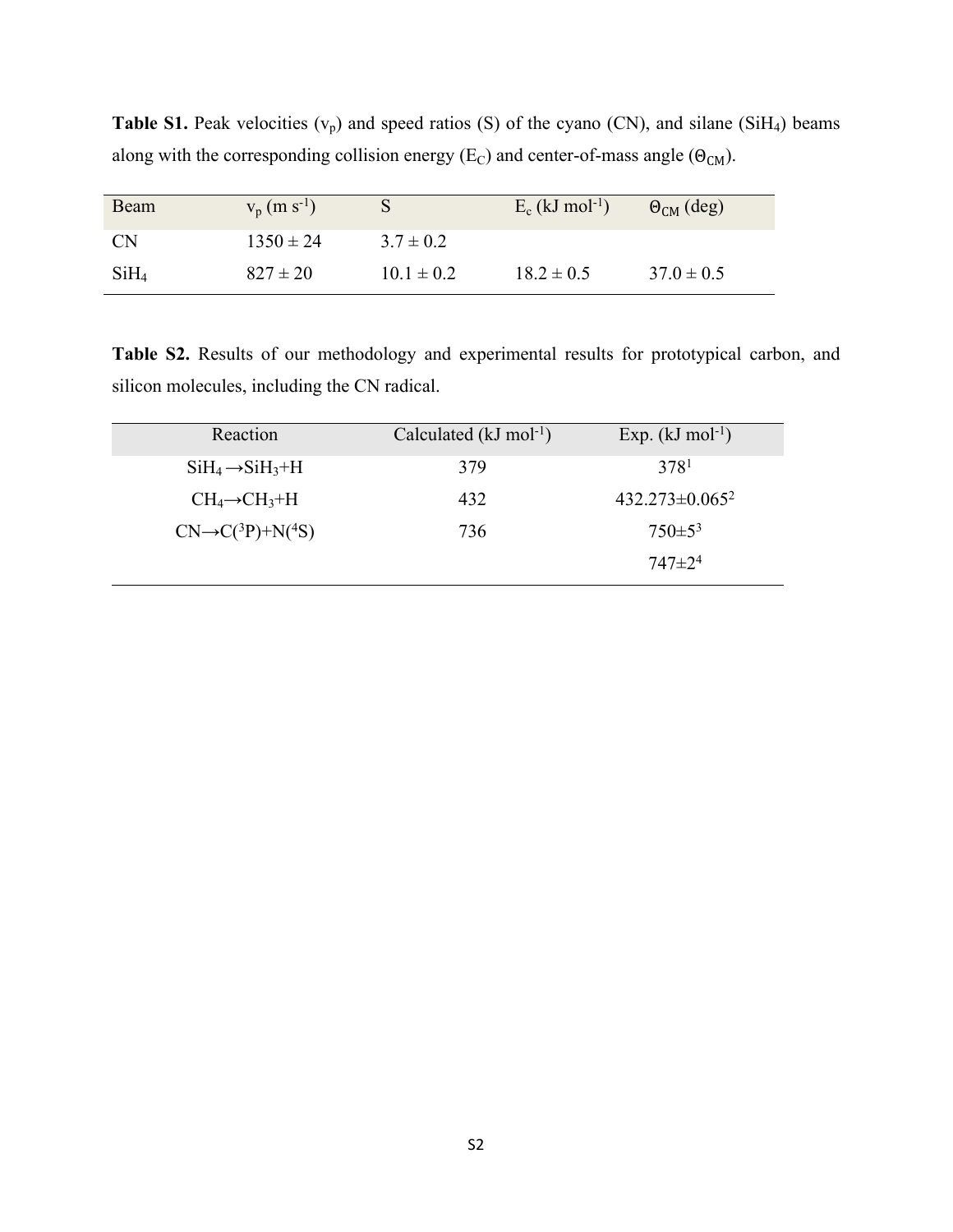**Table S3**. Optimized Cartesian coordinates  $(A)$ , and vibrational frequencies  $(cm<sup>-1</sup>)$  of reactants, products, intermediates, and transition states involved in the cyano radical (CN) plus silane  $(SiH<sub>4</sub>)$  reaction.

REACTANTS CN C 0.000000 0.000000 -0.630897 N 0.000000 0.000000 0.542494 Frequencies 2081.18  $SiH<sub>4</sub>$ Si -0.000013 -0.000000 0.000003 H -0.000010 -0.000000 1.476002 H 1.391571 0.000000 -0.492009 H -0.695773 -1.205168 -0.491995 H -0.695773 1.205168 -0.491995 Frequencies Frequencies 938.08 939.63 941.24 993.49 994.60 2263.75 2268.98 2269.06 2269.20 PRODUCTS **HCN** C  $-0.000000$   $-0.000000$   $-0.556661$ N 0.000000 0.000000 0.597399 H 0.000000 0.000000 -1.620517 Frequencies 749.46 749.48 2128.21 3466.92 HNC N -0.000000 -0.000000 -0.482678 C 0.000000 0.000000 0.686734 H 0.000000 0.000000 -1.478019 Frequencies 488.17 488.21 2064.34 3827.57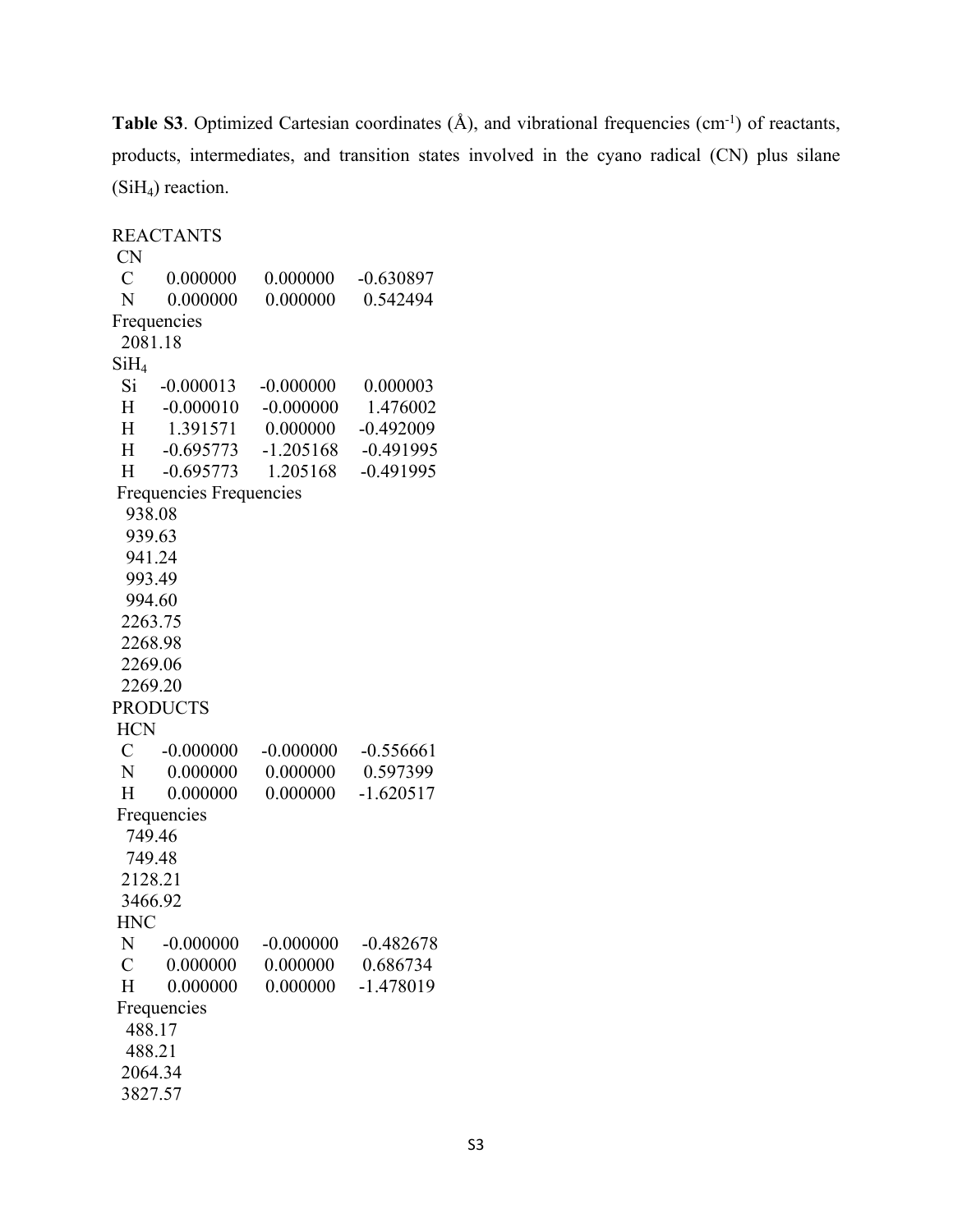| SiH <sub>3</sub>    |                 |             |             |
|---------------------|-----------------|-------------|-------------|
|                     | Si 0.000690     | 0.042387    | 0.002157    |
|                     | H 1.286250      | $-0.407464$ | 0.576029    |
| H                   | $-1.136063$     | $-0.408913$ | 0.831853    |
| H                   | $-0.146221$     | $-0.414000$ | $-1.395749$ |
|                     | Frequencies     |             |             |
| 790.74              |                 |             |             |
| 953.54              |                 |             |             |
| 956.91              |                 |             |             |
| 2226.52             |                 |             |             |
| 2261.27             |                 |             |             |
| 2261.83             |                 |             |             |
| $SiH_3CN$           |                 |             |             |
|                     | Si 0.008463     | $-0.014512$ | 0.005842    |
|                     | H -0.015306     | 0.026422    | 1.475201    |
| $H^-$               | 1.385991        | 0.026227    | $-0.506029$ |
|                     | H -0.715769     | $-1.186880$ | $-0.506292$ |
|                     | $C = -0.863932$ | 1.496800    | $-0.611183$ |
| N                   | -1.411649       | 2.444362    | $-0.997534$ |
|                     | Frequencies     |             |             |
| 273.52              |                 |             |             |
| 277.06              |                 |             |             |
| 601.62              |                 |             |             |
| 705.18              |                 |             |             |
| 706.16              |                 |             |             |
| 945.88              |                 |             |             |
| 968.45              |                 |             |             |
| 969.17              |                 |             |             |
| 2234.18             |                 |             |             |
| 2287.62             |                 |             |             |
| 2300.93             |                 |             |             |
| 2301.72             |                 |             |             |
| SiH <sub>3</sub> NC |                 |             |             |
| Si                  | $-0.007272$     | 0.012668    | $-0.005219$ |
| $H_{\parallel}$     | $-0.030662$     | 0.053087    | 1.463062    |
| H                   | 1.369374        | 0.052639    | $-0.516387$ |
| H                   | $-0.730505$     | $-1.159323$ | $-0.516486$ |
| N                   | $-0.828635$     | 1.436055    | $-0.586526$ |
| $\overline{C}$      | $-1.384501$     | 2.397293    | $-0.978439$ |
|                     | Frequencies     |             |             |
| 192.92              |                 |             |             |
| 193.44              |                 |             |             |
| 672.98              |                 |             |             |
| 721.72              |                 |             |             |
| 722.28              |                 |             |             |
| 969.65              |                 |             |             |
|                     |                 |             |             |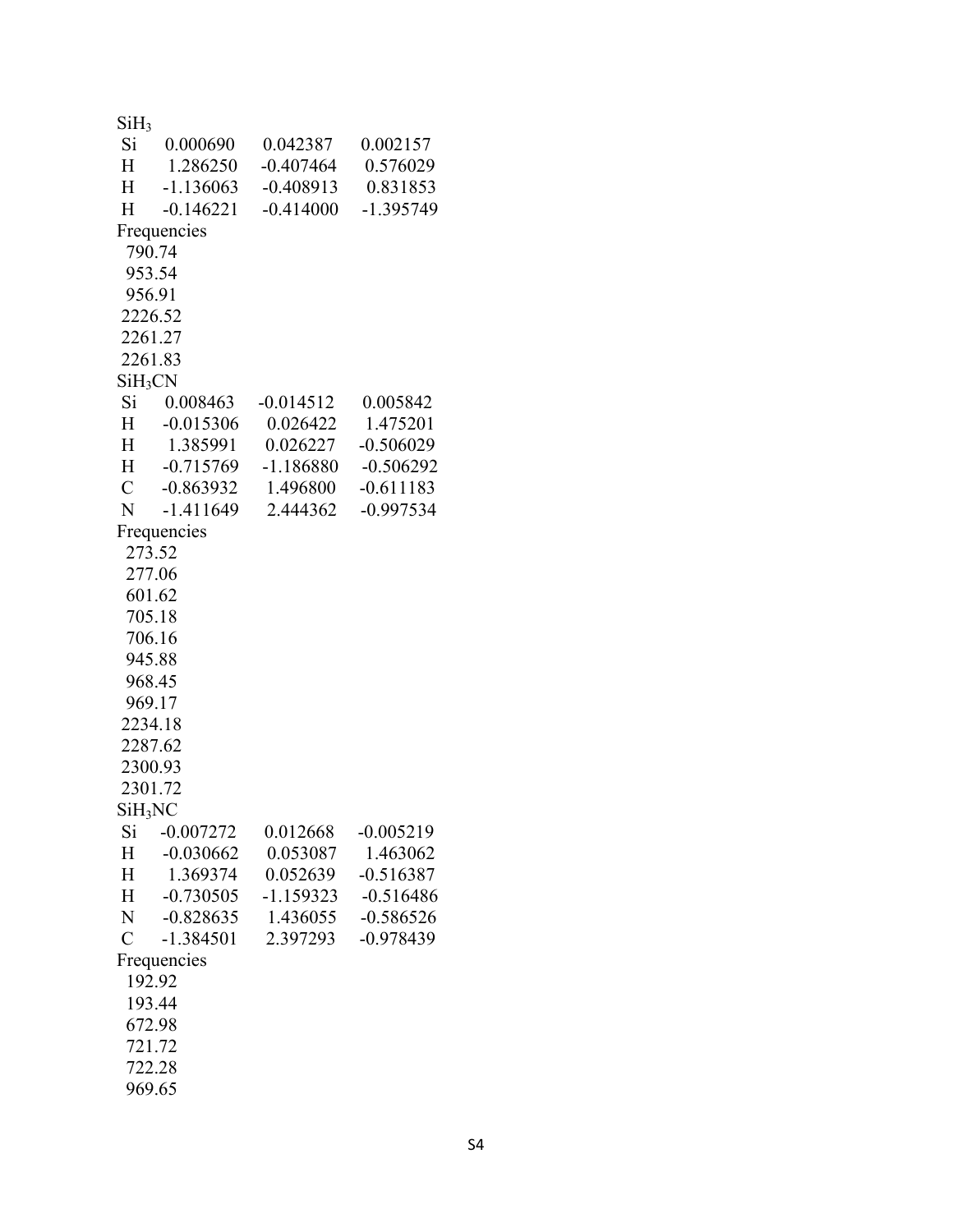| 972.14<br>2131.58<br>2296.48<br>2305.22<br>2305.35<br><b>INTERMEDIATES</b><br>vdW1: $H_4Si$ --NC<br>Si 0.000595<br>0.000151<br>$-1.842504$<br>0.202210 -1.357443<br>$H_{-}$<br>1.379033<br>$-0.514738$<br>$-1.296159$ $-1.362629$<br>H<br>H<br>$-0.865604$<br>1.092915<br>$-1.361036$<br>-3.320691<br>H<br>0.003598<br>0.001600<br>N<br>0.000309<br>0.000111<br>1.476325<br>$\mathcal{C}_{0}^{(n)}$<br>0.000118<br>0.000341<br>2.648662<br>Frequencies<br>63.14<br>84.86<br>84.87<br>213.35<br>213.82<br>931.58<br>940.43<br>940.52<br>993.34<br>993.41<br>2086.66<br>2254.00<br>2267.22<br>2271.37<br>2271.52<br>$vdW2$ : $H_3SiH-NC$<br>Si 2.282587 0.005383<br>0.014599<br>1.314211<br>0.491534<br>2.772252<br>Η<br>2.778659<br>$-1.057388$<br>0.911622<br>Н<br>Н<br>2.787031<br>$-0.235408$<br>$-1.352109$<br>0.807451<br>0.000085<br>0.007147<br>Η<br>N<br>$-2.067521$<br>$-0.008819$<br>$-0.006643$<br>$\mathcal{C}$<br>$-3.241259$<br>$-0.012464$<br>$-0.012250$<br>Frequencies<br>34.48<br>53.09<br>60.48<br>67.89<br>125.04<br>937.31 | 971.91 |  |  |
|------------------------------------------------------------------------------------------------------------------------------------------------------------------------------------------------------------------------------------------------------------------------------------------------------------------------------------------------------------------------------------------------------------------------------------------------------------------------------------------------------------------------------------------------------------------------------------------------------------------------------------------------------------------------------------------------------------------------------------------------------------------------------------------------------------------------------------------------------------------------------------------------------------------------------------------------------------------------------------------------------------------------------------------------|--------|--|--|
|                                                                                                                                                                                                                                                                                                                                                                                                                                                                                                                                                                                                                                                                                                                                                                                                                                                                                                                                                                                                                                                |        |  |  |
|                                                                                                                                                                                                                                                                                                                                                                                                                                                                                                                                                                                                                                                                                                                                                                                                                                                                                                                                                                                                                                                |        |  |  |
|                                                                                                                                                                                                                                                                                                                                                                                                                                                                                                                                                                                                                                                                                                                                                                                                                                                                                                                                                                                                                                                |        |  |  |
|                                                                                                                                                                                                                                                                                                                                                                                                                                                                                                                                                                                                                                                                                                                                                                                                                                                                                                                                                                                                                                                |        |  |  |
|                                                                                                                                                                                                                                                                                                                                                                                                                                                                                                                                                                                                                                                                                                                                                                                                                                                                                                                                                                                                                                                |        |  |  |
|                                                                                                                                                                                                                                                                                                                                                                                                                                                                                                                                                                                                                                                                                                                                                                                                                                                                                                                                                                                                                                                |        |  |  |
|                                                                                                                                                                                                                                                                                                                                                                                                                                                                                                                                                                                                                                                                                                                                                                                                                                                                                                                                                                                                                                                |        |  |  |
|                                                                                                                                                                                                                                                                                                                                                                                                                                                                                                                                                                                                                                                                                                                                                                                                                                                                                                                                                                                                                                                |        |  |  |
|                                                                                                                                                                                                                                                                                                                                                                                                                                                                                                                                                                                                                                                                                                                                                                                                                                                                                                                                                                                                                                                |        |  |  |
|                                                                                                                                                                                                                                                                                                                                                                                                                                                                                                                                                                                                                                                                                                                                                                                                                                                                                                                                                                                                                                                |        |  |  |
|                                                                                                                                                                                                                                                                                                                                                                                                                                                                                                                                                                                                                                                                                                                                                                                                                                                                                                                                                                                                                                                |        |  |  |
|                                                                                                                                                                                                                                                                                                                                                                                                                                                                                                                                                                                                                                                                                                                                                                                                                                                                                                                                                                                                                                                |        |  |  |
|                                                                                                                                                                                                                                                                                                                                                                                                                                                                                                                                                                                                                                                                                                                                                                                                                                                                                                                                                                                                                                                |        |  |  |
|                                                                                                                                                                                                                                                                                                                                                                                                                                                                                                                                                                                                                                                                                                                                                                                                                                                                                                                                                                                                                                                |        |  |  |
|                                                                                                                                                                                                                                                                                                                                                                                                                                                                                                                                                                                                                                                                                                                                                                                                                                                                                                                                                                                                                                                |        |  |  |
|                                                                                                                                                                                                                                                                                                                                                                                                                                                                                                                                                                                                                                                                                                                                                                                                                                                                                                                                                                                                                                                |        |  |  |
|                                                                                                                                                                                                                                                                                                                                                                                                                                                                                                                                                                                                                                                                                                                                                                                                                                                                                                                                                                                                                                                |        |  |  |
|                                                                                                                                                                                                                                                                                                                                                                                                                                                                                                                                                                                                                                                                                                                                                                                                                                                                                                                                                                                                                                                |        |  |  |
|                                                                                                                                                                                                                                                                                                                                                                                                                                                                                                                                                                                                                                                                                                                                                                                                                                                                                                                                                                                                                                                |        |  |  |
|                                                                                                                                                                                                                                                                                                                                                                                                                                                                                                                                                                                                                                                                                                                                                                                                                                                                                                                                                                                                                                                |        |  |  |
|                                                                                                                                                                                                                                                                                                                                                                                                                                                                                                                                                                                                                                                                                                                                                                                                                                                                                                                                                                                                                                                |        |  |  |
|                                                                                                                                                                                                                                                                                                                                                                                                                                                                                                                                                                                                                                                                                                                                                                                                                                                                                                                                                                                                                                                |        |  |  |
|                                                                                                                                                                                                                                                                                                                                                                                                                                                                                                                                                                                                                                                                                                                                                                                                                                                                                                                                                                                                                                                |        |  |  |
|                                                                                                                                                                                                                                                                                                                                                                                                                                                                                                                                                                                                                                                                                                                                                                                                                                                                                                                                                                                                                                                |        |  |  |
|                                                                                                                                                                                                                                                                                                                                                                                                                                                                                                                                                                                                                                                                                                                                                                                                                                                                                                                                                                                                                                                |        |  |  |
|                                                                                                                                                                                                                                                                                                                                                                                                                                                                                                                                                                                                                                                                                                                                                                                                                                                                                                                                                                                                                                                |        |  |  |
|                                                                                                                                                                                                                                                                                                                                                                                                                                                                                                                                                                                                                                                                                                                                                                                                                                                                                                                                                                                                                                                |        |  |  |
|                                                                                                                                                                                                                                                                                                                                                                                                                                                                                                                                                                                                                                                                                                                                                                                                                                                                                                                                                                                                                                                |        |  |  |
|                                                                                                                                                                                                                                                                                                                                                                                                                                                                                                                                                                                                                                                                                                                                                                                                                                                                                                                                                                                                                                                |        |  |  |
|                                                                                                                                                                                                                                                                                                                                                                                                                                                                                                                                                                                                                                                                                                                                                                                                                                                                                                                                                                                                                                                |        |  |  |
|                                                                                                                                                                                                                                                                                                                                                                                                                                                                                                                                                                                                                                                                                                                                                                                                                                                                                                                                                                                                                                                |        |  |  |
|                                                                                                                                                                                                                                                                                                                                                                                                                                                                                                                                                                                                                                                                                                                                                                                                                                                                                                                                                                                                                                                |        |  |  |
|                                                                                                                                                                                                                                                                                                                                                                                                                                                                                                                                                                                                                                                                                                                                                                                                                                                                                                                                                                                                                                                |        |  |  |
|                                                                                                                                                                                                                                                                                                                                                                                                                                                                                                                                                                                                                                                                                                                                                                                                                                                                                                                                                                                                                                                |        |  |  |
|                                                                                                                                                                                                                                                                                                                                                                                                                                                                                                                                                                                                                                                                                                                                                                                                                                                                                                                                                                                                                                                |        |  |  |
|                                                                                                                                                                                                                                                                                                                                                                                                                                                                                                                                                                                                                                                                                                                                                                                                                                                                                                                                                                                                                                                |        |  |  |
|                                                                                                                                                                                                                                                                                                                                                                                                                                                                                                                                                                                                                                                                                                                                                                                                                                                                                                                                                                                                                                                |        |  |  |
|                                                                                                                                                                                                                                                                                                                                                                                                                                                                                                                                                                                                                                                                                                                                                                                                                                                                                                                                                                                                                                                |        |  |  |
|                                                                                                                                                                                                                                                                                                                                                                                                                                                                                                                                                                                                                                                                                                                                                                                                                                                                                                                                                                                                                                                |        |  |  |
|                                                                                                                                                                                                                                                                                                                                                                                                                                                                                                                                                                                                                                                                                                                                                                                                                                                                                                                                                                                                                                                |        |  |  |
|                                                                                                                                                                                                                                                                                                                                                                                                                                                                                                                                                                                                                                                                                                                                                                                                                                                                                                                                                                                                                                                |        |  |  |
|                                                                                                                                                                                                                                                                                                                                                                                                                                                                                                                                                                                                                                                                                                                                                                                                                                                                                                                                                                                                                                                |        |  |  |
|                                                                                                                                                                                                                                                                                                                                                                                                                                                                                                                                                                                                                                                                                                                                                                                                                                                                                                                                                                                                                                                |        |  |  |
|                                                                                                                                                                                                                                                                                                                                                                                                                                                                                                                                                                                                                                                                                                                                                                                                                                                                                                                                                                                                                                                |        |  |  |
|                                                                                                                                                                                                                                                                                                                                                                                                                                                                                                                                                                                                                                                                                                                                                                                                                                                                                                                                                                                                                                                |        |  |  |
|                                                                                                                                                                                                                                                                                                                                                                                                                                                                                                                                                                                                                                                                                                                                                                                                                                                                                                                                                                                                                                                |        |  |  |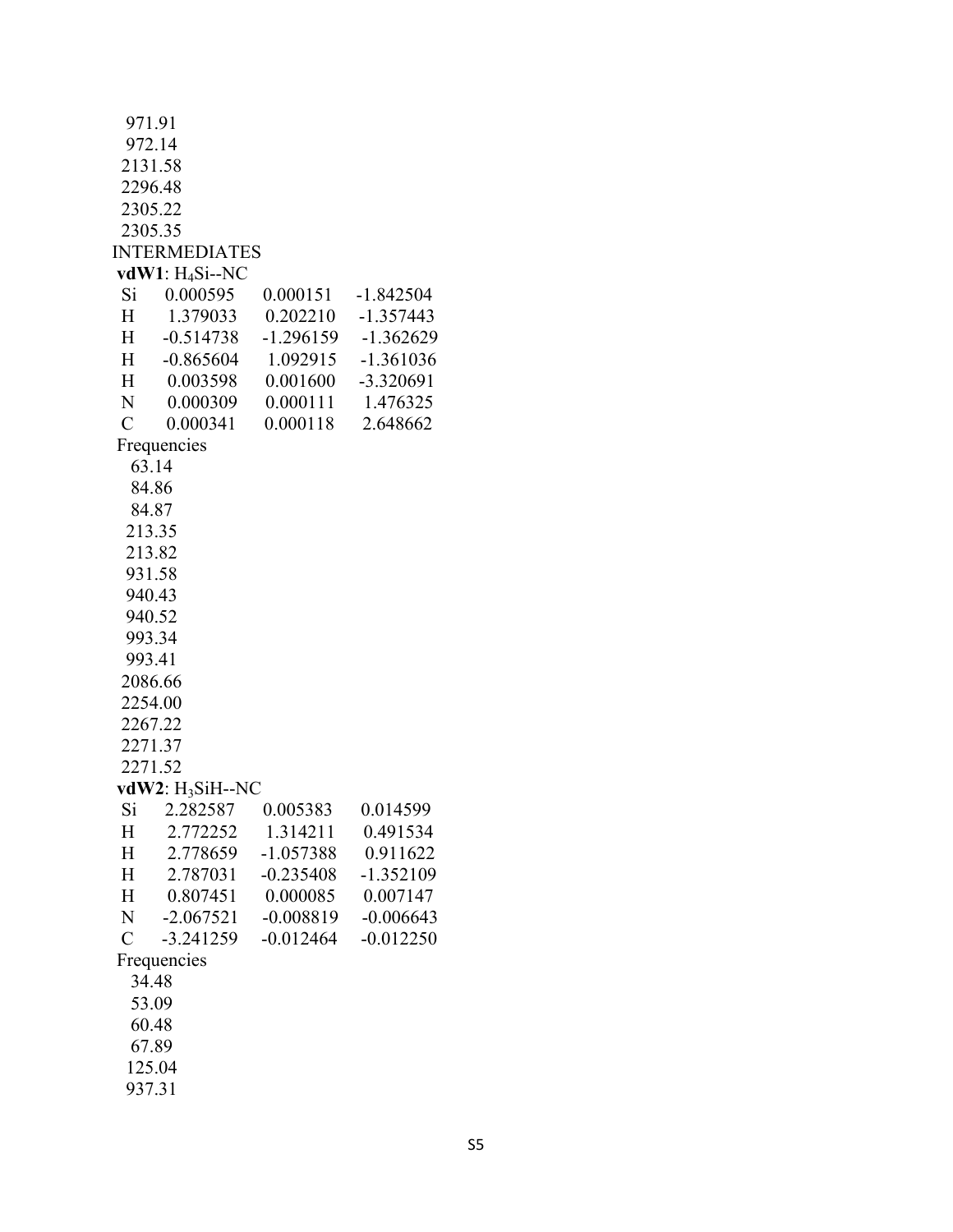|                 | 938.60                 |             |             |
|-----------------|------------------------|-------------|-------------|
|                 | 939.30                 |             |             |
|                 | 993.02                 |             |             |
|                 | 993.86                 |             |             |
|                 | 2075.38                |             |             |
|                 | 2261.12                |             |             |
|                 | 2265.62                |             |             |
|                 | 2265.81                |             |             |
|                 | 2272.02                |             |             |
|                 | vdW3: $H_3Si$ --HNC    |             |             |
| Si              | 2.629271               | $-0.307361$ | 0.063597    |
| $H_{-}$         | 3.023853               | 1.025562    | 0.556565    |
| $H_{\parallel}$ | 3.036648               | $-1.385641$ | 0.983791    |
| $H_{-}$         | 3.086943               | -0.549644   | $-1.317467$ |
| H               | $-0.232844$            | $-0.323816$ | 0.033468    |
| N -             | $-1.234361$            | $-0.330237$ | 0.021798    |
| $\mathcal{C}$   | $-2.403810$            | $-0.333162$ | 0.012848    |
|                 | Frequencies            |             |             |
|                 | 71.94                  |             |             |
|                 | 89.30                  |             |             |
|                 | 95.40                  |             |             |
|                 | 185.37                 |             |             |
|                 | 192.36                 |             |             |
|                 | 554.67                 |             |             |
|                 | 560.89                 |             |             |
|                 | 778.27                 |             |             |
|                 | 949.96                 |             |             |
|                 | 951.90                 |             |             |
|                 | 2060.12                |             |             |
|                 | 2241.24                |             |             |
|                 | 2279.34                |             |             |
|                 | 2280.85                |             |             |
|                 | 3690.63                |             |             |
|                 | $vdW4$ : $H_3Si$ --HCN |             |             |
| Si              | 0.002379               | 0.008807    | $-2.205397$ |
| H               | $-0.105881$            | 1.418020    | $-2.630405$ |
| H               | 1.274948               | $-0.599958$ | $-2.639218$ |
| H               | $-1.163095$            | $-0.786795$ | $-2.637753$ |
| H               | 0.000071               | $-0.003791$ | 0.973943    |
| $\mathcal{C}$   | $-0.001061$            | $-0.005865$ | 2.040596    |
| N               | $-0.002188$            | $-0.008010$ | 3.194890    |
|                 | Frequencies            |             |             |
|                 | 50.09                  |             |             |
|                 | 83.00                  |             |             |
|                 | 88.35                  |             |             |
|                 | 264.20                 |             |             |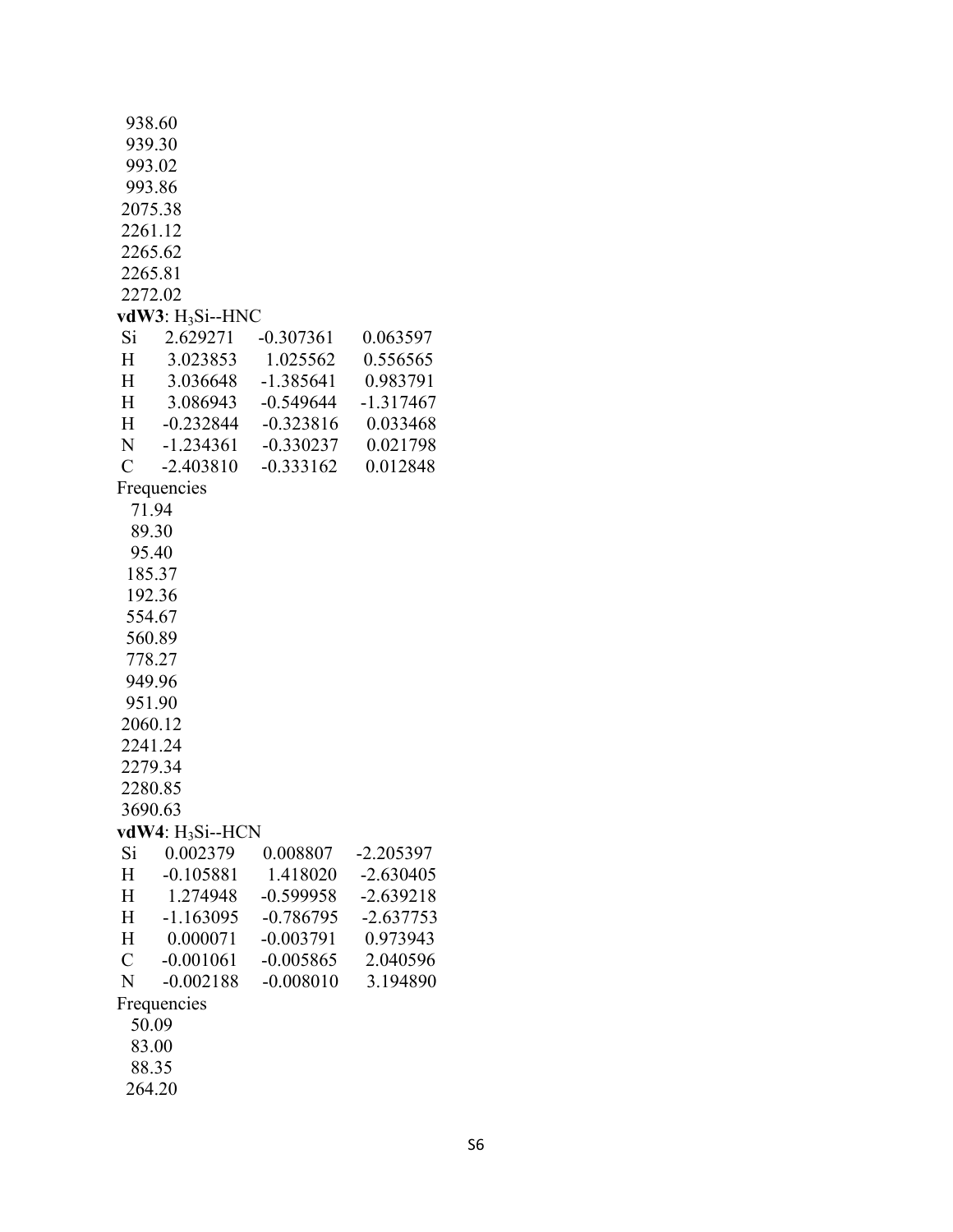|                 | 266.31                               |                     |             |
|-----------------|--------------------------------------|---------------------|-------------|
|                 | 776.72                               |                     |             |
|                 | 777.07                               |                     |             |
|                 | 786.43                               |                     |             |
|                 | 953.30                               |                     |             |
|                 | 954.20                               |                     |             |
|                 | 2123.46                              |                     |             |
|                 | 2237.28                              |                     |             |
|                 | 2274.60                              |                     |             |
|                 | 2275.69                              |                     |             |
|                 | 3417.51                              |                     |             |
|                 | <b>TRANSITION STATES</b>             |                     |             |
|                 | <b>TS1</b> : Reactants - $SiH_3CN+H$ |                     |             |
|                 |                                      | 0.002548            |             |
| Si              | 0.001424                             |                     | $-0.002595$ |
| $H^-$           |                                      | 1.479798   0.002376 | $-0.000167$ |
| $H^-$           | -0.544678                            | 1.376261            | 0.000818    |
| $H_{-}$         | $-0.543469$                          | $-0.799465$         | $-1.118955$ |
| H               | -0.440303                            | $-0.649813$         | 1.261801    |
| $\mathbf C$     | 0.765822                             | 1.125996            | $-2.206222$ |
| N               | 1.111610                             | 1.634264            | $-3.202514$ |
|                 | Frequencies                          |                     |             |
|                 | 91.69 i                              |                     |             |
|                 | 84.88                                |                     |             |
|                 | 110.11                               |                     |             |
|                 | 125.42                               |                     |             |
|                 | 169.83                               |                     |             |
|                 | 819.18                               |                     |             |
|                 | 918.17                               |                     |             |
|                 | 920.25                               |                     |             |
|                 | 973.08                               |                     |             |
|                 | 974.41                               |                     |             |
|                 | 2115.83                              |                     |             |
|                 | 2166.81                              |                     |             |
|                 | 2234.35                              |                     |             |
|                 | 2242.36                              |                     |             |
|                 | 2242.73                              |                     |             |
|                 |                                      |                     |             |
|                 | TS2: vdw2 - vdw3                     |                     |             |
| Si              | 1.103588                             | 0.003612            | 0.005183    |
| H               | 1.538677                             | 1.327387            | 0.488278    |
| H               | 1.544853                             | $-1.071465$         | 0.913234    |
| Η               | 1.557811                             | $-0.240014$         | $-1.376634$ |
| $H_{\parallel}$ | $-0.478576$                          | $-0.002303$         | $-0.005499$ |
| N               | $-2.042065$                          | $-0.006994$         | $-0.010514$ |
| $\overline{C}$  | $-3.224288$                          | $-0.010223$         | $-0.014048$ |
|                 | Frequencies                          |                     |             |
|                 | 1286.93 i                            |                     |             |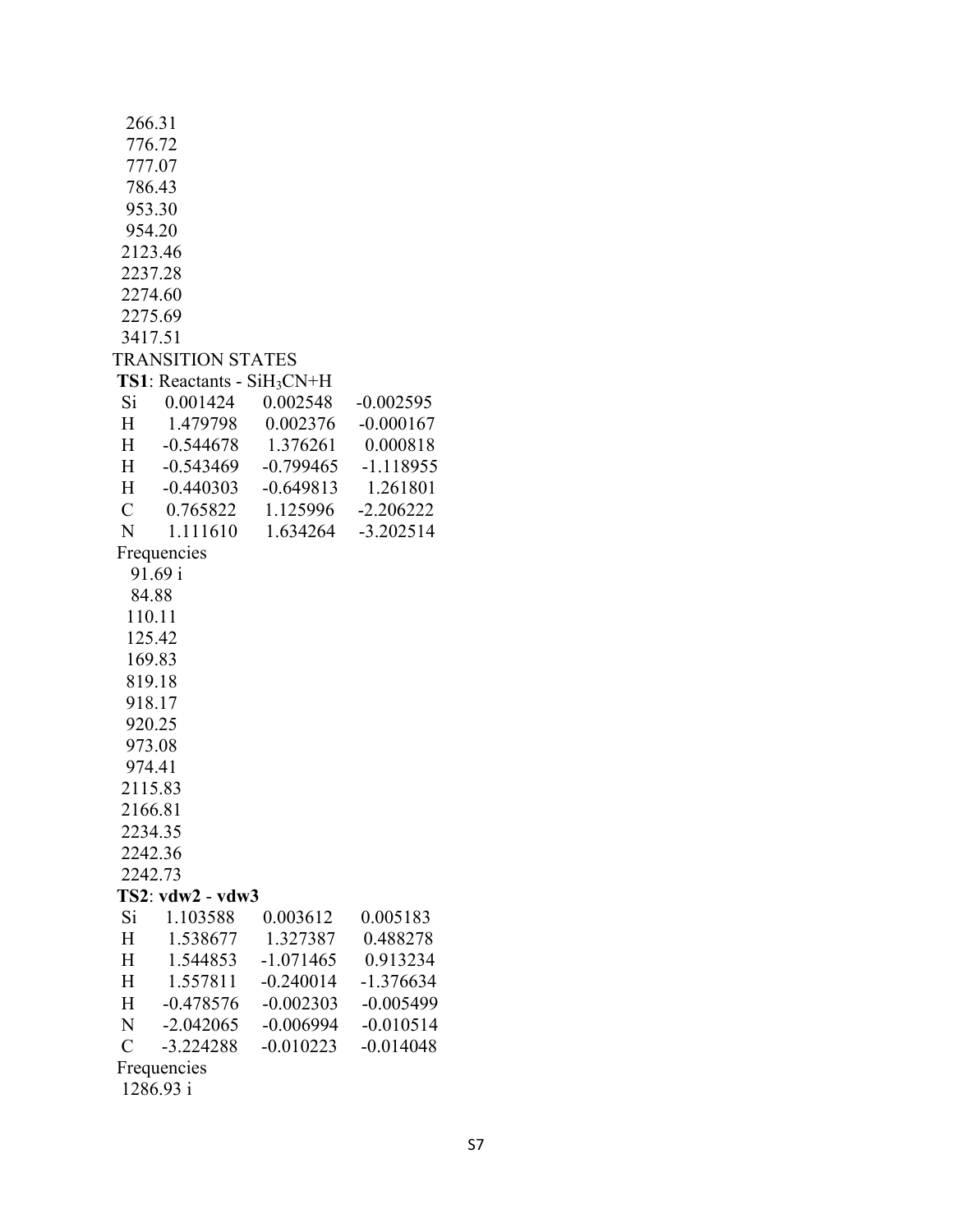|                 | 93.12                   |             |             |
|-----------------|-------------------------|-------------|-------------|
|                 | 97.73                   |             |             |
|                 | 259.43                  |             |             |
|                 | 259.59                  |             |             |
|                 | 494.89                  |             |             |
|                 | 896.10                  |             |             |
|                 | 903.82                  |             |             |
|                 | 903.85                  |             |             |
|                 | 958.40                  |             |             |
|                 | 958.46                  |             |             |
|                 | 2035.51                 |             |             |
|                 | 2255.87<br>2278.81      |             |             |
|                 | 2278.87                 |             |             |
|                 | $TS3: vdW1 - SiH_3NC+H$ |             |             |
| Si              | 0.027243                | 0.043509    | $-0.119708$ |
| $H_{\parallel}$ | 1.497872                | $-0.007416$ | 0.020696    |
| H               | $-0.657193$             | 1.346136    | 0.020853    |
| H               | $-0.657147$             | $-1.046052$ | $-0.847392$ |
| $H_{-}$         | $-0.297523$             | $-0.473760$ | 1.305404    |
| N               | 0.469303                | 0.747550    | $-2.059492$ |
| $\mathcal{C}$   | 0.715409                | 1.139358    | $-3.139144$ |
|                 | Frequencies             |             |             |
|                 | 724.19 i                |             |             |
|                 | 179.20                  |             |             |
|                 | 180.94                  |             |             |
|                 | 336.66                  |             |             |
|                 | 342.50                  |             |             |
|                 | 641.94                  |             |             |
|                 | 874.88                  |             |             |
|                 | 875.07                  |             |             |
|                 | 973.85                  |             |             |
|                 | 974.61                  |             |             |
|                 | 1759.77                 |             |             |
|                 | 2045.35                 |             |             |
|                 | 2211.71                 |             |             |
|                 | 2234.88                 |             |             |
|                 | 2235.98                 |             |             |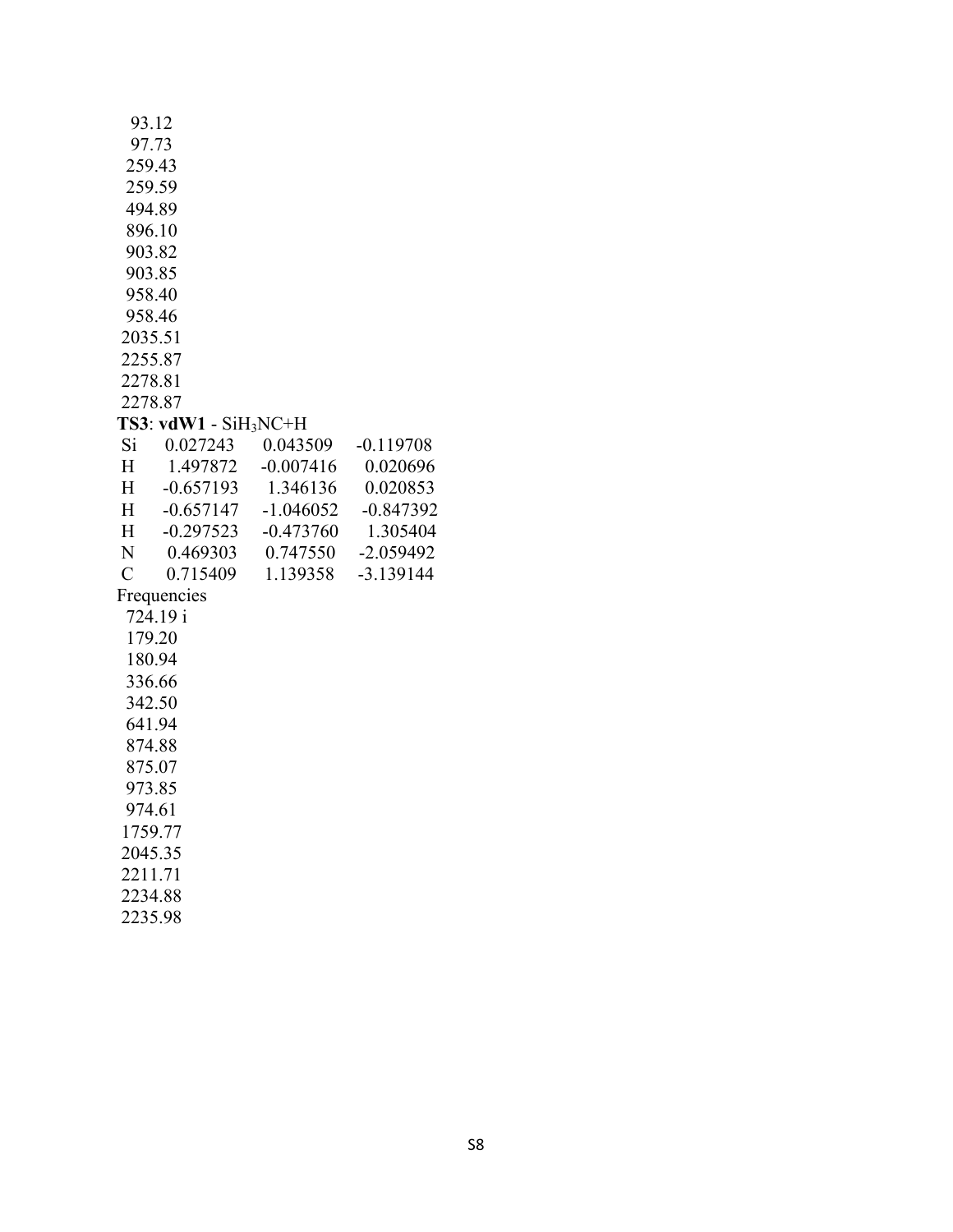Table S4. Optimized Cartesian coordinates (Å), and vibrational frequencies (cm<sup>-1</sup>) of reactants, products, intermediates, and transition states involved in the cyano radical (CN) plus methane (CH4) reaction.

|                    | <b>REACTANTS</b> |             |             |
|--------------------|------------------|-------------|-------------|
| CH <sub>4</sub>    |                  |             |             |
|                    | $C = -0.000013$  | 0.000000    | 0.000013    |
|                    | H -0.000227      | $-0.000001$ | 1.086431    |
| H                  | 0.567349         | 0.852840    | $-0.362039$ |
| H                  | 0.455058         | $-0.917677$ | $-0.362059$ |
| H                  | $-1.022166$      | 0.064838    | $-0.362349$ |
|                    | Frequencies      |             |             |
| 1350.96            |                  |             |             |
| 1352.09            |                  |             |             |
| 1352.14            |                  |             |             |
| 1575.44            |                  |             |             |
| 1575.59            |                  |             |             |
| 3052.21            |                  |             |             |
| 3164.65            |                  |             |             |
| 3164.71            |                  |             |             |
| 3164.88            |                  |             |             |
|                    | <b>PRODUCTS</b>  |             |             |
| CH <sub>3</sub>    |                  |             |             |
|                    | $C = 0.000000$   | 0.000107    | $-0.000000$ |
|                    | $H -0.000000$    | $-1.075715$ | 0.000000    |
|                    | $H -0.000000$    | 0.537804    | 0.931787    |
| H                  | $-0.000000$      | 0.537804    | $-0.931787$ |
|                    | Frequencies      |             |             |
| 528.87             |                  |             |             |
| 1428.45            |                  |             |             |
| 1432.31            |                  |             |             |
| 3139.51            |                  |             |             |
| 3323.05            |                  |             |             |
| 3323.34            |                  |             |             |
| CH <sub>3</sub> CN |                  |             |             |
| C                  | $-0.036660$      | 0.063433    | $-0.025912$ |
|                    | H -0.031572      | 0.054295    | 1.061359    |
| Н                  | 0.990224         | 0.054446    | $-0.383253$ |
| Η                  | $-0.542134$      | $-0.830361$ | $-0.383524$ |
| $\mathcal{C}$      | $-0.723361$      | 1.252913    | $-0.511498$ |
| N                  | $-1.268700$      | 2.197693    | $-0.897167$ |
|                    | Frequencies      |             |             |
| 373.16             |                  |             |             |
| 375.26             |                  |             |             |
| 928.66             |                  |             |             |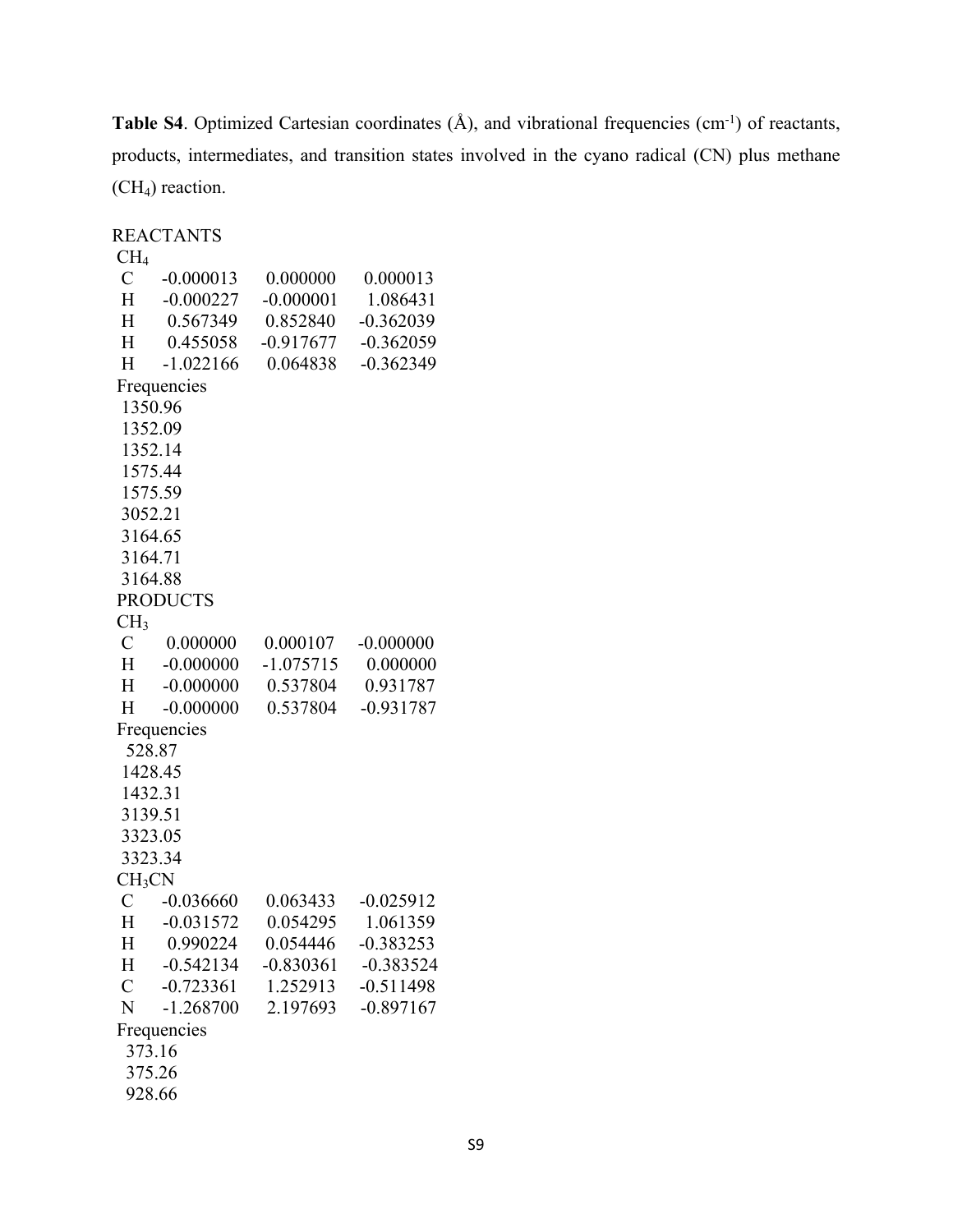|                    | 1068.00              |                        |                    |
|--------------------|----------------------|------------------------|--------------------|
|                    | 1068.40              |                        |                    |
|                    | 1422.45              |                        |                    |
|                    | 1490.02              |                        |                    |
|                    | 1490.37              |                        |                    |
|                    | 2302.21              |                        |                    |
|                    | 3076.43              |                        |                    |
|                    |                      |                        |                    |
|                    | 3152.88              |                        |                    |
|                    | 3153.02              |                        |                    |
| CH <sub>3</sub> NC |                      |                        |                    |
|                    | $C -0.039698$        | 0.068783               | $-0.028105$        |
|                    | H -0.037902          | 0.065597               | 1.058469           |
|                    | H 0.985335           | 0.065674               | $-0.388595$        |
| H                  | $-0.549501$          | $-0.820477$            | $-0.388629$        |
| N                  | $-0.709237$          | 1.228454               | $-0.501475$        |
| $\overline{C}$     | $-1.261198$          | 2.184388               | $-0.891660$        |
|                    | Frequencies          |                        |                    |
|                    | 271.95               |                        |                    |
|                    | 273.24               |                        |                    |
|                    | 957.05               |                        |                    |
|                    | 1157.97              |                        |                    |
|                    |                      |                        |                    |
|                    | 1158.20              |                        |                    |
|                    | 1467.58              |                        |                    |
|                    | 1507.93              |                        |                    |
|                    | 1508.09              |                        |                    |
|                    | 2202.58              |                        |                    |
|                    | 3075.32              |                        |                    |
|                    | 3155.69              |                        |                    |
|                    | 3156.06              |                        |                    |
|                    | <b>INTERMEDIATES</b> |                        |                    |
|                    | vdW5: $H_4C$ --CN    |                        |                    |
| C                  | $-0.001579$          | $-0.000352 - 2.005488$ |                    |
|                    | H 0.458541           |                        | 0.916561 -1.646705 |
| Н                  | 0.562615             | $-0.857647$            | $-1.647852$        |
| Η                  | $-1.025945$          | $-0.060661$            | $-1.647424$        |
| H                  | $-0.001528$          | 0.000342               | $-3.092407$        |
| $\mathcal{C}$      | $-0.002653$          | $-0.003390$            | 1.240952           |
| N                  | 0.004378             | 0.004278               | 2.413740           |
|                    |                      |                        |                    |
|                    | Frequencies          |                        |                    |
|                    | 61.79                |                        |                    |
|                    | 73.60                |                        |                    |
|                    | 74.25                |                        |                    |
|                    | 101.80               |                        |                    |
|                    | 102.70               |                        |                    |
|                    | 1346.04              |                        |                    |
|                    | 1353.61              |                        |                    |
|                    |                      |                        |                    |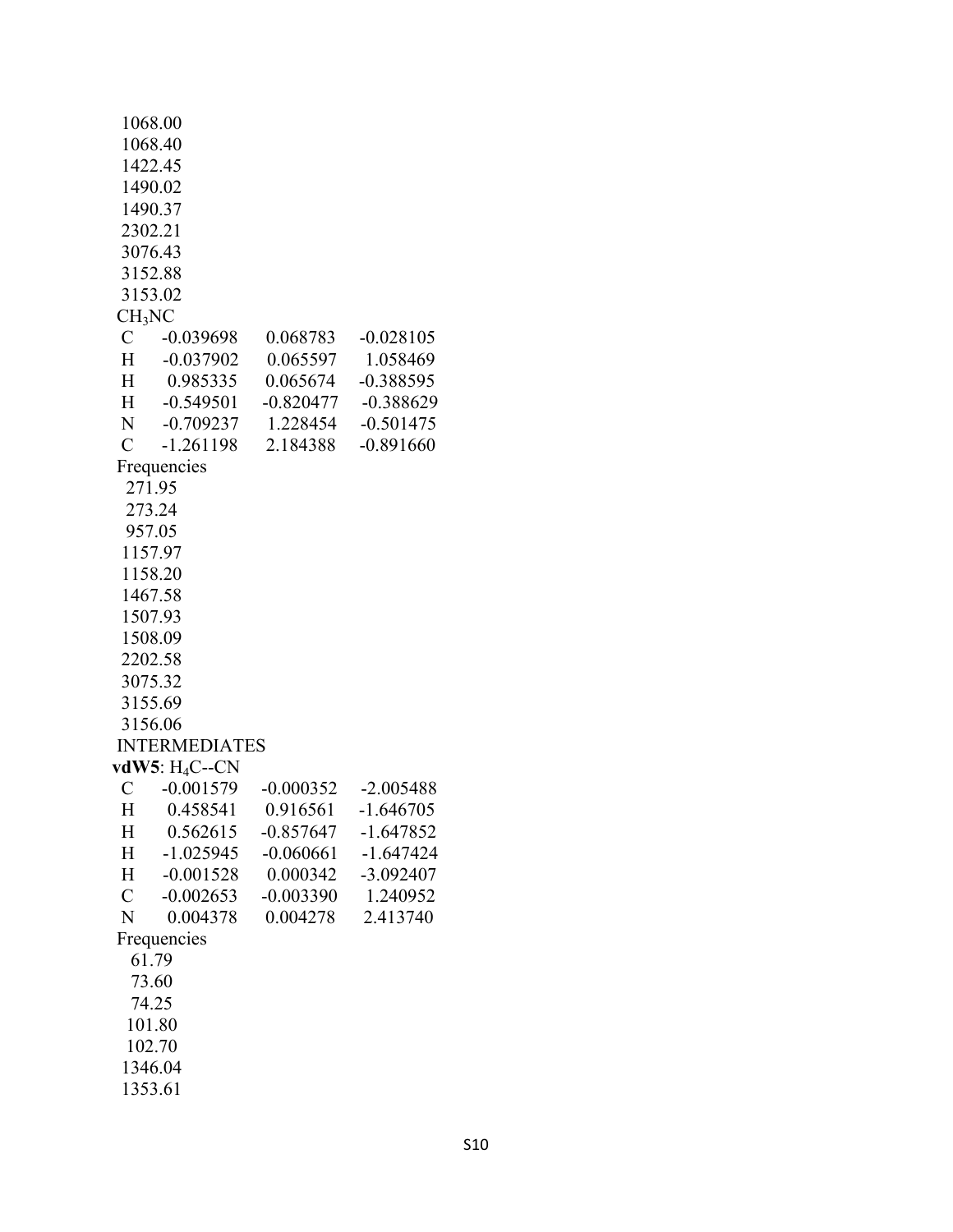|               | 1353.66            |             |             |
|---------------|--------------------|-------------|-------------|
|               | 1573.54            |             |             |
|               | 1573.89            |             |             |
|               | 2087.97            |             |             |
|               | 3047.17            |             |             |
| 3160.30       |                    |             |             |
|               | 3160.80            |             |             |
| 3160.86       |                    |             |             |
|               | vdW6: $H_3CH$ --NC |             |             |
| N             | 0.097922           | $-0.157731$ | 1.562292    |
| $\mathbf C$   | $-0.041146$        | 0.097261    | 2.698852    |
| H             | 0.041061           | $-0.031521$ | $-1.158094$ |
| $\mathcal{C}$ | 0.000155           | 0.052065    | $-2.240401$ |
| H             | 0.244118           | 1.068891    | $-2.536015$ |
| H             | 0.715404           | $-0.634595$ | $-2.685014$ |
| H             | $-1.000013$        | $-0.194402$ | $-2.586429$ |
|               | Frequencies        |             |             |
| 54.03         |                    |             |             |
|               | 84.07              |             |             |
|               | 99.13              |             |             |
|               | 102.73             |             |             |
|               | 126.29             |             |             |
|               | 1349.29            |             |             |
|               | 1356.10            |             |             |
|               | 1357.18            |             |             |
|               | 1577.57            |             |             |
|               | 1578.45            |             |             |
| 2082.13       |                    |             |             |
|               | 3051.63            |             |             |
|               | 3164.07            |             |             |
| 3164.20       |                    |             |             |
| 3168.65       |                    |             |             |
|               | vdW7: $H_3C$ --HNC |             |             |
| N             | 0.029318           | $-0.019581$ | 0.902686    |
| $\mathcal{C}$ | 0.027700           | $-0.034147$ | 2.071876    |
| H             | 0.023403           | $-0.002110$ | $-0.101195$ |
| $\mathcal{C}$ | $-0.003574$        | 0.059457    | $-2.350680$ |
| H             | 0.264997           | 1.102444    | $-2.371618$ |
| $\mathbf H$   | 0.761160           | $-0.690329$ | $-2.465235$ |
| Η             | $-1.041199$        | $-0.224914$ | $-2.403298$ |
|               |                    |             |             |
|               | Frequencies        |             |             |
|               | 97.88              |             |             |
|               | 109.52             |             |             |
|               | 120.52             |             |             |
| 223.90        |                    |             |             |
| 224.07        |                    |             |             |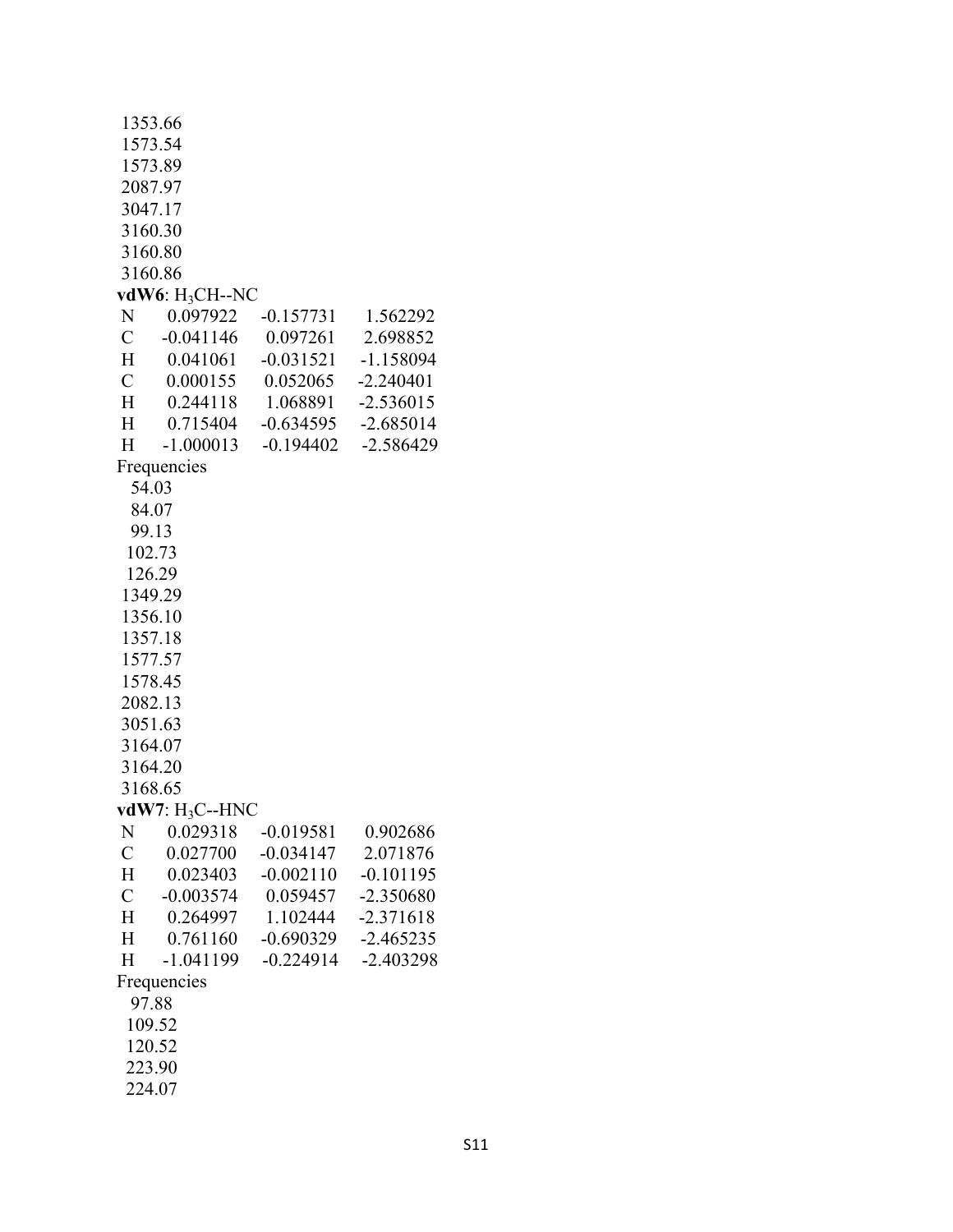| 600.69              |                          |             |             |
|---------------------|--------------------------|-------------|-------------|
| 600.91              |                          |             |             |
| 652.63              |                          |             |             |
|                     | 1429.12                  |             |             |
| 1429.23             |                          |             |             |
| 2061.03             |                          |             |             |
| 3128.12             |                          |             |             |
| 3311.98             |                          |             |             |
| 3312.80             |                          |             |             |
| 3649.30             |                          |             |             |
|                     | $vdW8: H_3C-HCN$         |             |             |
| $\mathbf C$         | $-0.001771$              | $-0.000052$ | 1.273438    |
| N                   | $-0.000395$              | 0.000010    | 2.427845    |
| $H^-$               | $-0.002997$              | $-0.000094$ | 0.204987    |
| $\mathbf C$         | 0.001305                 | 0.000065    | $-2.287472$ |
| H                   | 1.077048                 | 0.000058    | $-2.332229$ |
| $H_{-}$             | $-0.536407$              | $-0.931478$ | $-2.335587$ |
| H                   | $-0.536416$              | 0.931607    | $-2.335502$ |
|                     | Frequencies              |             |             |
| 88.24               |                          |             |             |
| 96.57               |                          |             |             |
| 96.65               |                          |             |             |
| 207.31              |                          |             |             |
| 207.40              |                          |             |             |
| 598.75              |                          |             |             |
|                     |                          |             |             |
| 795.86              |                          |             |             |
|                     | 795.86                   |             |             |
|                     | 1428.16                  |             |             |
|                     | 1428.26                  |             |             |
| 2123.16             |                          |             |             |
| 3133.45             |                          |             |             |
| 3314.87             |                          |             |             |
| 3315.08             |                          |             |             |
| 3392.50             |                          |             |             |
|                     | <b>TRANSITION STATES</b> |             |             |
|                     | $TS5$ : Reactants – vdW8 |             |             |
| $\mathcal{C}$       | $-0.000003$              | 0.000006    | 0.846690    |
| $N_{\rm \, \, \, }$ | 0.000021                 | 0.000016    | 2.016479    |
| $H^-$               | $-0.000024$              | $-0.000026$ | $-1.060099$ |
| $\mathcal{C}$       | $-0.000003$              | $-0.000004$ | $-2.170342$ |
| $H_{\parallel}$     | 1.032724                 | 0.000003    | $-2.504923$ |
| $H^-$               | $-0.516357$              | $-0.894360$ | $-2.504969$ |
| H                   | $-0.516357$              | 0.894365    | $-2.504935$ |
|                     | Frequencies              |             |             |
|                     | 55.75 i                  |             |             |
| 92.63               |                          |             |             |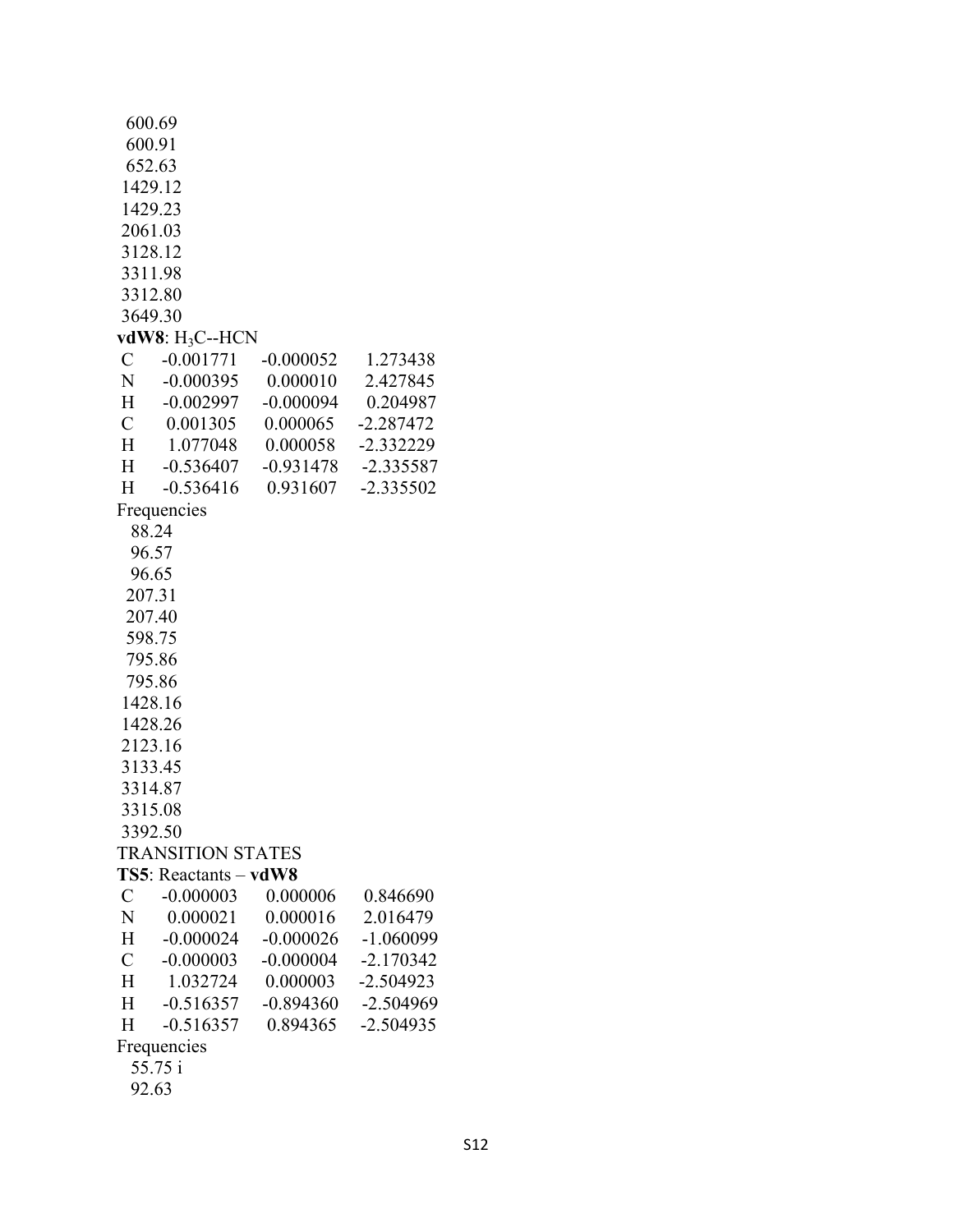|              | 93.04                   |                      |             |
|--------------|-------------------------|----------------------|-------------|
|              | 200.16                  |                      |             |
|              | 201.26                  |                      |             |
|              | 1308.22                 |                      |             |
|              | 1320.96                 |                      |             |
|              | 1321.46                 |                      |             |
|              | 1522.03                 |                      |             |
|              | 1524.03                 |                      |             |
|              | 2127.72                 |                      |             |
|              | 2647.31                 |                      |             |
|              | 3088.13                 |                      |             |
|              | 3187.77                 |                      |             |
|              | 3188.10                 |                      |             |
|              |                         |                      |             |
|              | $TS6: vdW6-vdW7$        |                      |             |
| N            | 0.058324                | $-0.076794$          | 0.665553    |
| $\mathbf{C}$ | $-0.017617$             | 0.058761             | 1.837401    |
| H            | 0.041312                | $-0.035114$          | $-0.726756$ |
| $\mathbf{C}$ | 0.000995                | 0.048631             | -1.947592   |
| H            | 0.255529                | 1.080645             | $-2.160301$ |
| Н            | 0.739630                | $-0.666610$          | $-2.291851$ |
| H            | $-1.018567$             | $-0.213979$          | $-2.206084$ |
|              | Frequencies             |                      |             |
|              | 1854.08 i               |                      |             |
|              | 40.30                   |                      |             |
|              | 47.69                   |                      |             |
|              | 413.32                  |                      |             |
|              | 422.09                  |                      |             |
|              | 593.75                  |                      |             |
|              | 1205.22                 |                      |             |
|              | 1208.27                 |                      |             |
|              | 1247.42                 |                      |             |
|              | 1450.69                 |                      |             |
|              | 1454.21                 |                      |             |
|              | 2051.25                 |                      |             |
|              | 3083.09                 |                      |             |
|              | 3218.43                 |                      |             |
|              | 3219.86                 |                      |             |
|              | $TS7: v dW5 - CH_3CN+H$ |                      |             |
| $\mathbf C$  | $-0.001460$             | $-0.000514$          | $-1.416434$ |
| Η            | 0.484275                | 0.967709             | $-1.440794$ |
| H            | 0.594092                | $-0.905306$          | $-1.441335$ |
| H            | $-1.082809$             | $-0.063971$          | $-1.440768$ |
| H            | $-0.001544$             | 0.000049             | $-2.759853$ |
| $\mathbf{C}$ | $-0.000583$             | $-0.000443$ 0.407283 |             |
| N            | 0.001858                | 0.001664             | 1.570084    |
|              | Frequencies             |                      |             |
|              |                         |                      |             |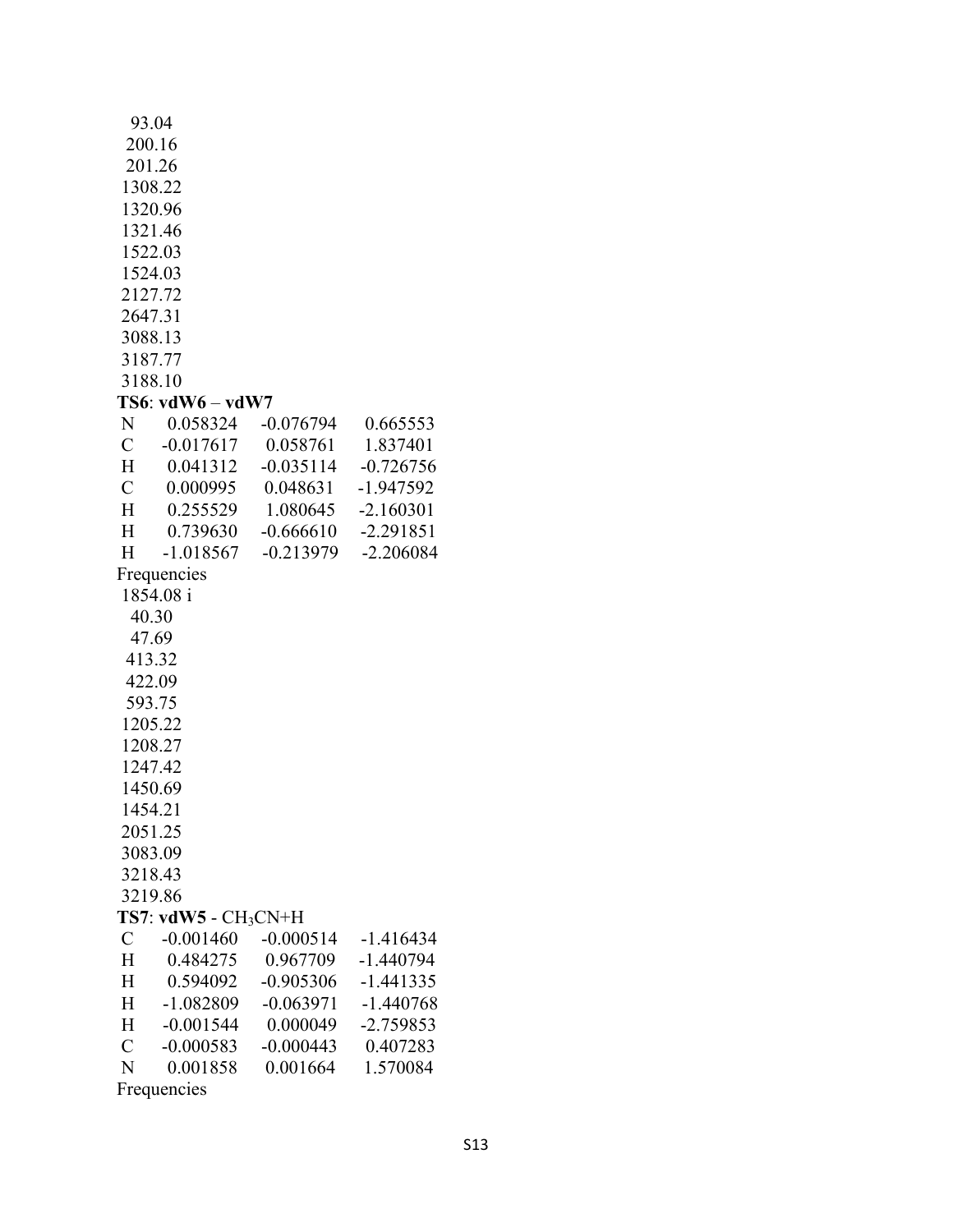|                                       | 1282.86 i   |             |             |
|---------------------------------------|-------------|-------------|-------------|
|                                       | 160.23      |             |             |
| 160.28                                |             |             |             |
| 621.18                                |             |             |             |
| 621.80                                |             |             |             |
| 662.20                                |             |             |             |
| 1307.16                               |             |             |             |
| 1307.83                               |             |             |             |
| 1377.54                               |             |             |             |
| 1378.14                               |             |             |             |
| 1410.20                               |             |             |             |
| 2190.86                               |             |             |             |
| 3043.01                               |             |             |             |
| 3218.38                               |             |             |             |
| 3218.58                               |             |             |             |
| TS8: Reactants - CH <sub>3</sub> NC+H |             |             |             |
| $\mathcal{C}$                         | 0.000783    | $-0.001860$ | $-1.329106$ |
| H                                     | 0.865214    | 0.646387    | $-1.382686$ |
| H                                     | 0.129991    | -1.074495   | $-1.384182$ |
| $H^-$                                 | $-0.992932$ | 0.422628    | $-1.381168$ |
| H                                     | $-0.000867$ | 0.000434    | $-2.709842$ |
| N                                     | 0.002044    | $-0.003268$ | 0.438396    |
| $\mathcal{C}$                         | $-0.001239$ | 0.003940    | 1.617729    |
|                                       | Frequencies |             |             |
| 1298.83 i                             |             |             |             |
| 102.85                                |             |             |             |
| 102.96                                |             |             |             |
| 546.82                                |             |             |             |
| 547.36                                |             |             |             |
| 670.32                                |             |             |             |
| 1263.54                               |             |             |             |
| 1263.84                               |             |             |             |
| 1367.91                               |             |             |             |
| 1388.12                               |             |             |             |
| 1389.01                               |             |             |             |
| 2080.40                               |             |             |             |
| 3067.94                               |             |             |             |
| 3238.22                               |             |             |             |

3238.54